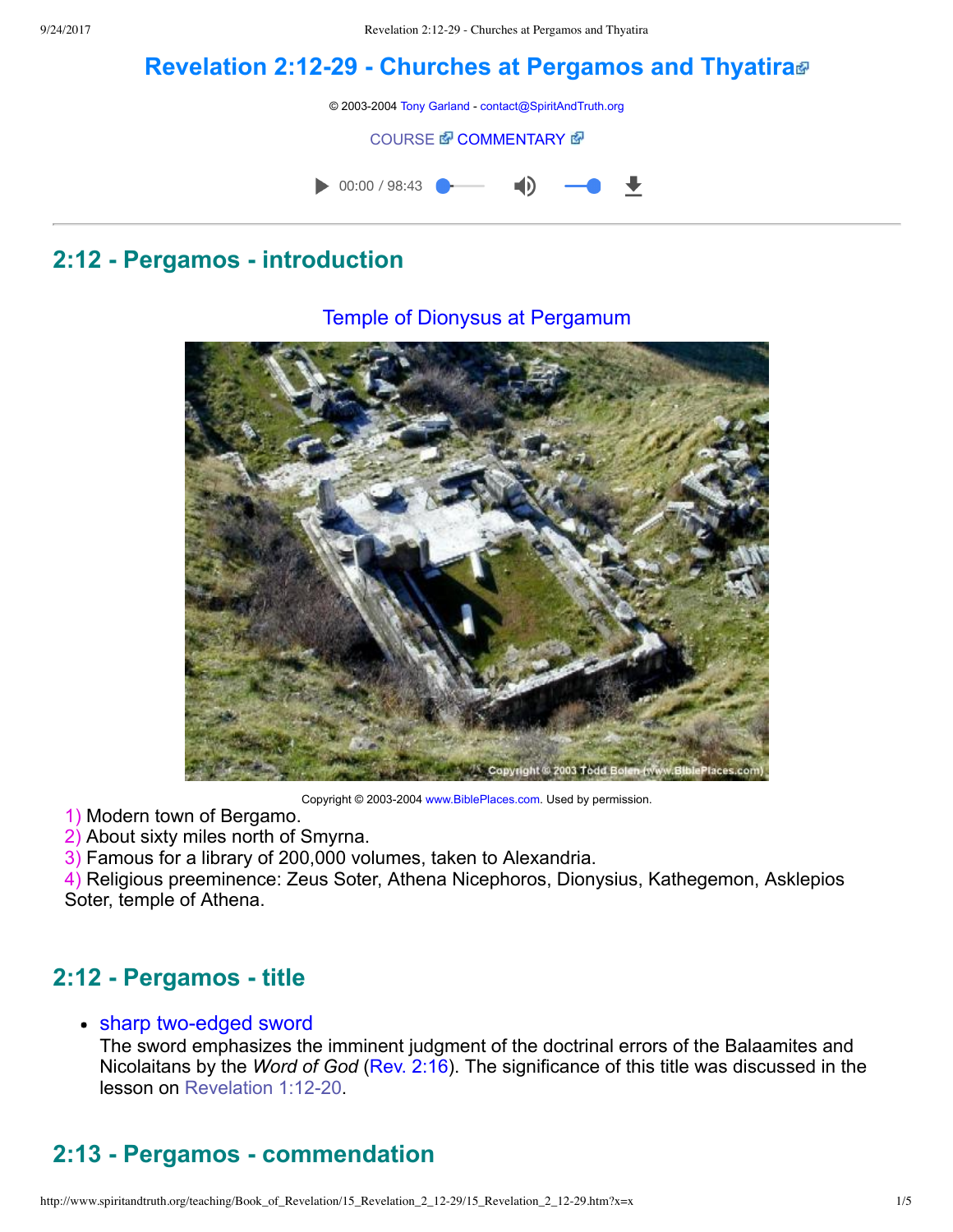- where Satan's throne is
	- 1) Asklepios, associated with the serpent, was said to be "savior."
	- 2) Zeus was also considered a "savior." *Throne* may refer to the altar of Zeus.
	- 3) The chief location of the emperor cult.
	- 4) May also denote the activities of secret pagan mystery religions at Pergamum.
- Antipas

Name means either *like the Father* or *against all.*

## **2:14 Pergamos criticism**

- the doctrine of Balaam Revelation 2:1-11
- stumbling block

*Ska'ndalon* - describes a trap, or more specifically, the trigger of a trap upon which the bait is laid.

• eat things sacrificed to idols

*Eidolo'thuta*  sacrifical meat, part burned on the alter, part eaten by pagans in the temple, part sold in the market for home use.

- sexual immorality *Porneu'sai*  "To give one's self to unlawful sexual intercourse."
- Thus... also... doctrine of the Nicolaitans

 "Thus... also" indicates a similarity between the doctrine of the Nicolaitans and that of Balaam. Both encouraged licentious behavior and intermarriage with the ways of the pagan culture. Revelation 2:1-11.

#### **2:16 Pergamos exhortation**

Repent

An imperative command: repent! *Metanoia involves:* 1) an accurate understanding of past actions; 2) a change of mind concerning those events; 3) a change in behavior in the future.

sword of my mouth

The teaching of the Balaamites and Nicolaitans would not stand up to the "Sword of the Spirit," God's Word would provide the standard by which they would be judged.

## **2:17 Pergamos promises**

hidden manna

Contrasted with the "things sacrificed to idols." Manna was provided to Israel in the wilderness [\(Ex. 16:31;](http://www.spiritandtruth.org/bibles/nasb/b02c016.htm#Ex._C16V31) [Num. 11:7\)](http://www.spiritandtruth.org/bibles/nasb/b04c011.htm#Num._C11V7). *Hidden manna* refers to the manna stored in the Sanctuary (Ex. 16:32-34) cf. [Heb. 9:4\)](http://www.spiritandtruth.org/bibles/nasb/b58c009.htm#Heb._C9V4). Believers eat the "bread of life" which is Jesus Who is currently hidden from view  $(John 6:31-51).$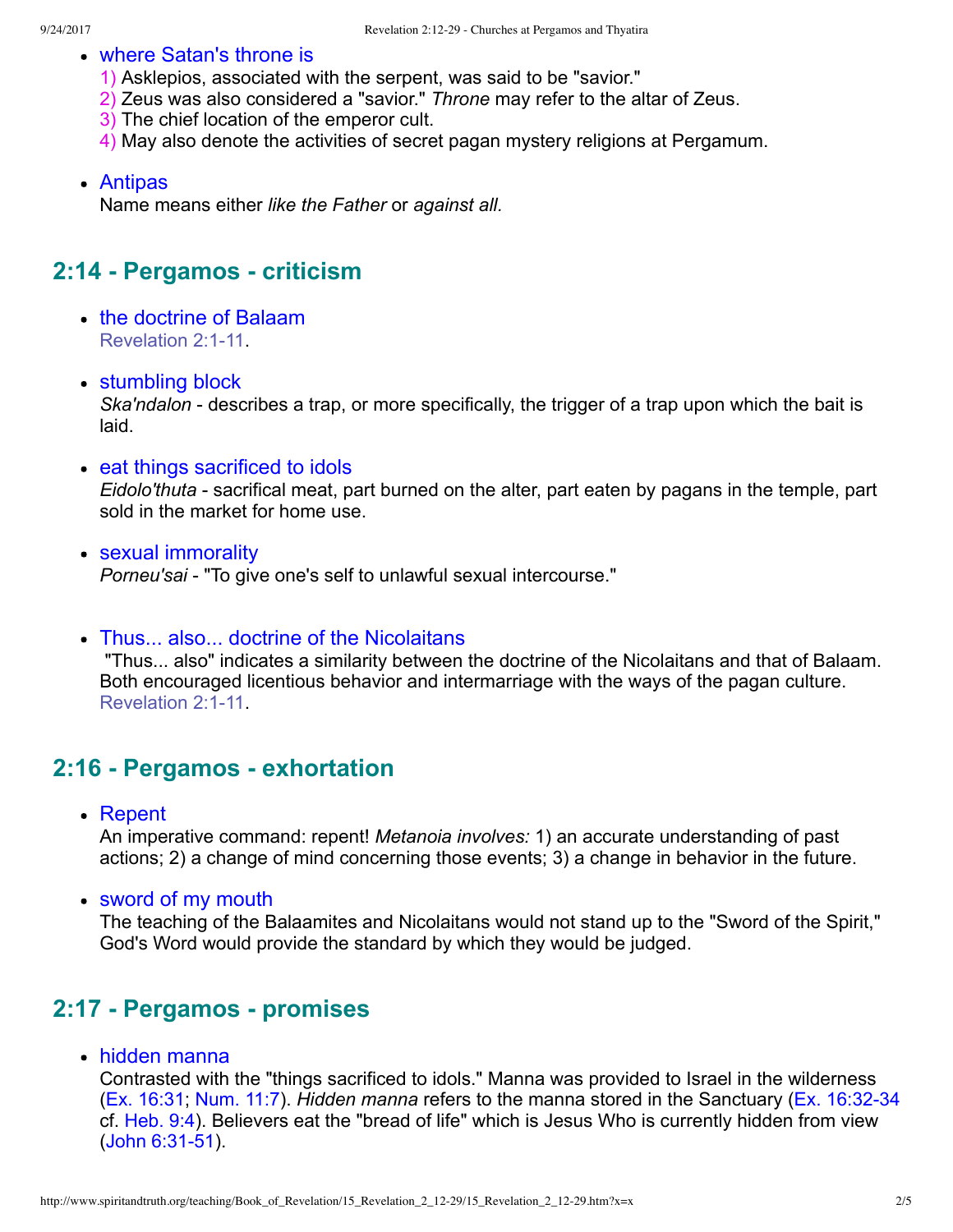- white stone pagan explanations
	- 1) Token of innocence.
	- 2) Token of privilege.
	- 3) Token of initiation.
	- 4) Good omen.

#### • white stone - Scriptural explanations

- 1) High priest's headdress.
- 2) High priest's breastplate.
- 3) Urim and Thummim.
- 4) Stone tablets of the law.

## **2:18 Thyatira introduction**

#### Excavations at Thyatira



Copyright © 2003-2004 [www.BiblePlaces.com](http://www.bibleplaces.com/). Used by permission.

- 1) Thyatira means "sacrifice of labor" or "odor of affliction."
- 2) Site covered by the modern town of Akhisar.
- 3) Many trade guilds: bakers, potters, brass workers, tanners, etc.
- 4) Not a major religious center.
- 5) Church may have been the result of Paul's ministry to Lydia [\(Acts 16:14\)](http://www.spiritandtruth.org/bibles/nasb/b44c016.htm#Acts_C16V14).

## **2:18 Thyatira title**

Son of God

[The first of numerous allusions to](http://www.spiritandtruth.org/bibles/nasb/b66c002.htm#Rev._C2V22) [Psalm 2](http://www.spiritandtruth.org/bibles/nasb/b19c002.htm#Ps._C2V1)[. This underscores the judgment of Jezebel \(Rev.](http://www.spiritandtruth.org/bibles/nasb/b66c002.htm#Rev._C2V22) 2:2223) and the promises made to the overcomer in this church who is given "power over the nations" [\(Rev. 2:26\)](http://www.spiritandtruth.org/bibles/nasb/b66c002.htm#Rev._C2V26).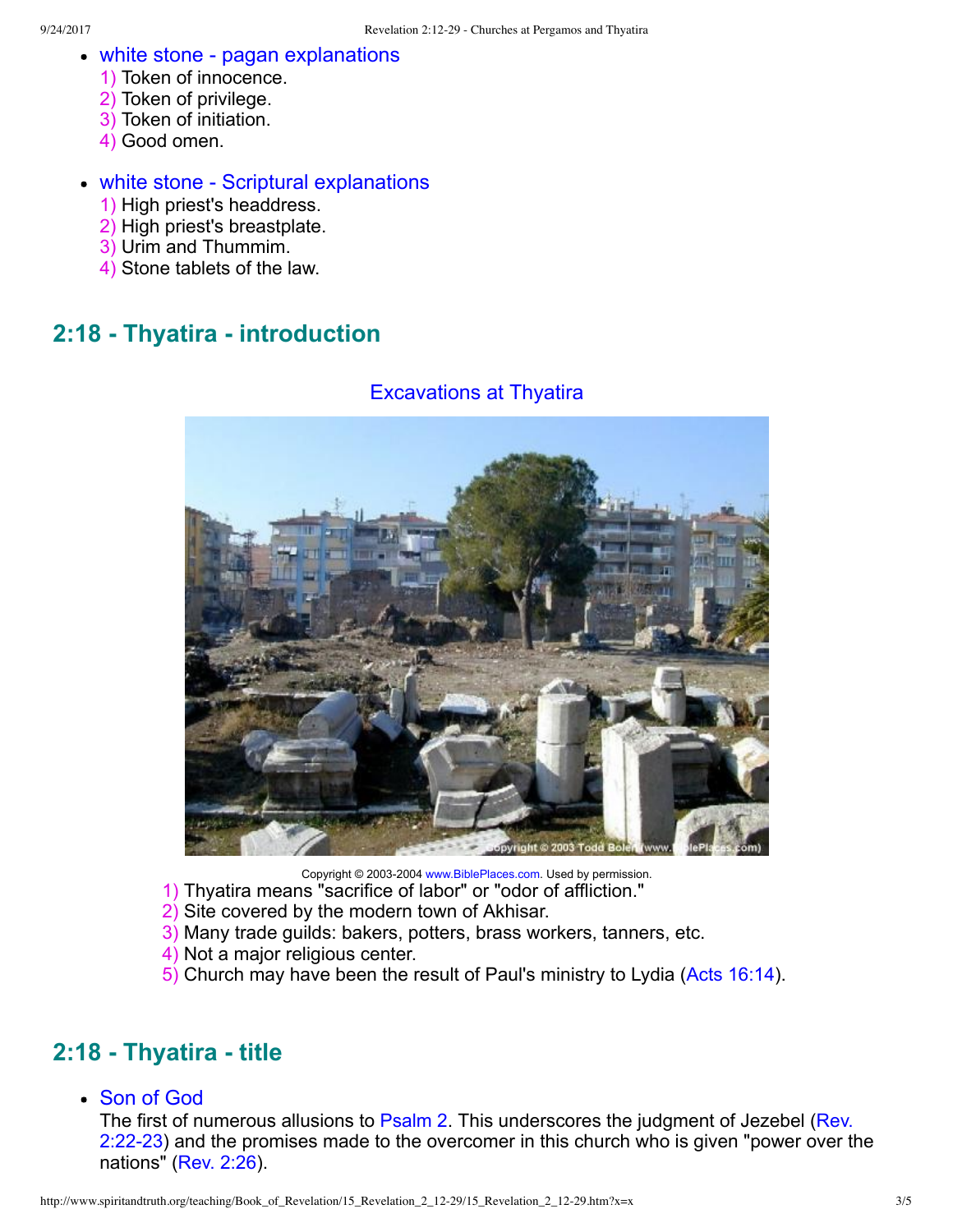- eyes like a flame Eyes which are omniscient and that will judge!
- feet like fine brass

 "Fine brass" is *chalkoliVbano* which is an unknown metal (here and in [Rev. 1:15](http://www.spiritandtruth.org/bibles/nasb/b66c001.htm#Rev._C1V15)). This speaks of judgment ([Rev. 2:23](http://www.spiritandtruth.org/bibles/nasb/b66c002.htm#Rev._C2V23)).

# **2:19 Thyatira commendation**

- works, love, service, faith, patience The ministry of the Thyatiran church is evidencing the fruit of the Holy Spirit ([Gal. 5:22](http://www.spiritandtruth.org/bibles/nasb/b48c005.htm#Gal._C5V22)).
- last more than the first

This is the opposite state of affairs from Ephesus. The church at Thyatira has made positive progress in numerous areas.

# **2:20 Thyatira criticism**

- allow that woman Jezebel Probably a woman by another name, but called "Jezebel" to draw attention to the similarities with Jezebel of the Old Testament ([1K. 18](http://www.spiritandtruth.org/bibles/nasb/b11c018.htm#1K._C18V1)). The Thyatiran church *allowed* her to promote error.
- who calls herself a prophetess Self-promotion is a key pattern of false teachers, but Scripture indicates humility is the true fruit of godliness [\(Pr. 27:2;](http://www.spiritandtruth.org/bibles/nasb/b20c027.htm#Pr._C27V2) [2Cor. 10:18\)](http://www.spiritandtruth.org/bibles/nasb/b47c010.htm#2Cor._C10V18).
- to teach and seduce

The Thyatiran church was condoning two unscriptural practices: 1) They were allowing a woman to have a prominent role teaching over the congregation, including men  $(1Ti. 2:12-14)$ ; 2) They were allowing her to teach error.

sexual immorality, eat things sacrificed to idols

Trade guild feasts included a sacrifice to a god of the meat to be eaten and often ended as occasions for drunken revelry and immoral activities.

# **2:21 Thyatira exhortation**

• she did not repent

A pattern we will see on the part of the "earth dwellers" throughout this book. Even in the face of clear evidence, they will not repent of their deeds (Rev. 9:20-21; 16:9-11).

• cast into sickbed

 "Sickbed" is *klinen* which is simply "bed." It may refer to a dining couch at the guild feasts which also served for immoral activities later in the evening.

• great tribulation

There is an imminent personal judgment in view. But this also would seem to be a *type* for the Harlot of [Revelation 17](http://www.spiritandtruth.org/bibles/nasb/b66c017.htm#Rev._C17V1) -- the apostate church of the last days which enters the "Great"